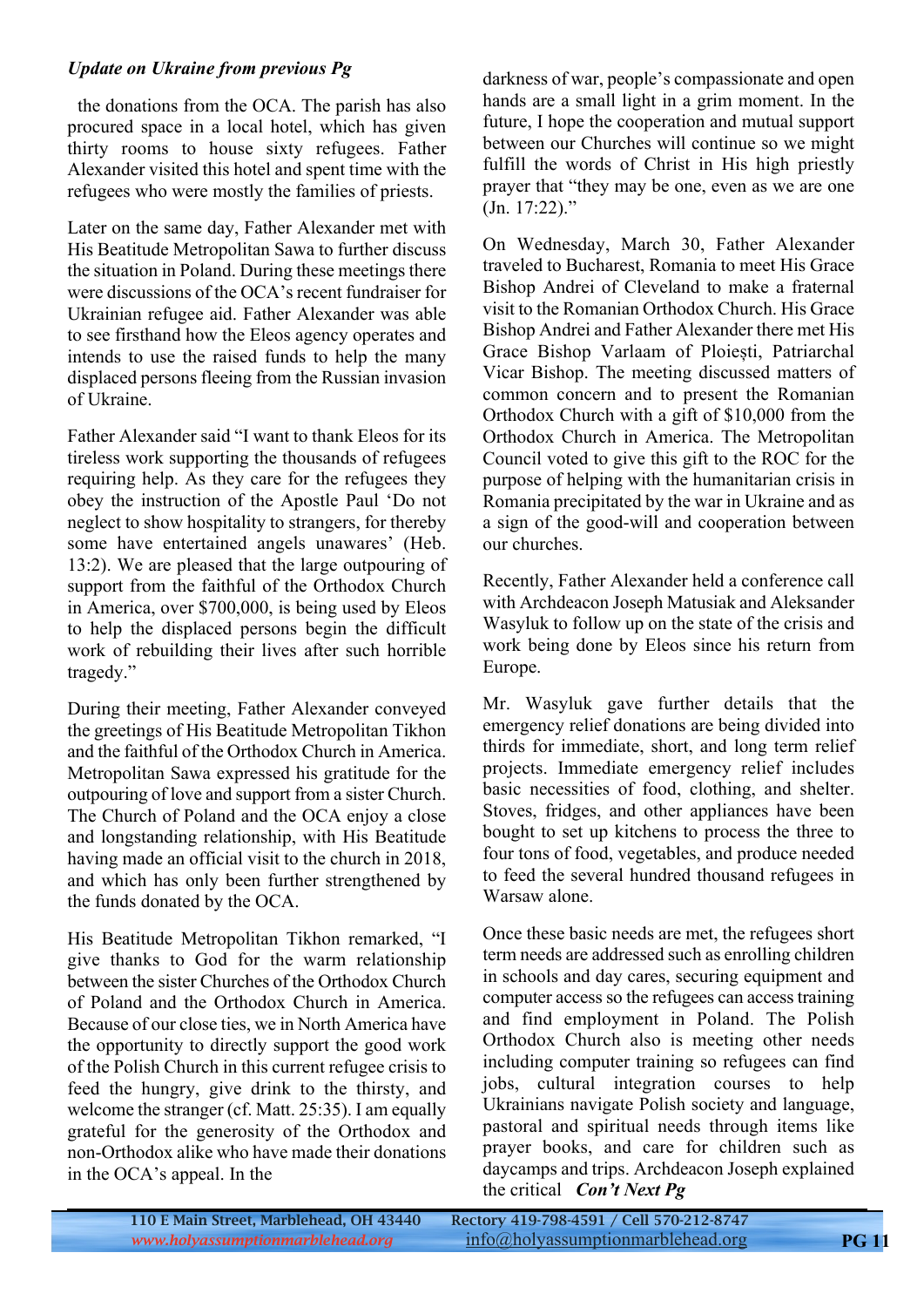## *Update on Ukraine from Previous Pg*

 role childcare plays in freeing up time for the parents who need the flexibility for work, training, and other needs.

For long term needs, Archdeacon Joseph explained the local Orthodox dioceses are best equipped to meet these needs of the refugees as they resettle and the final third of the funding is available to the dioceses in the form of grants which they may apply for. Since most of the refugees are being settled in the areas where Orthodox are least numerous, this approach allows each diocese the flexibility it needs to help the refugees in its care in the most effective way possible for each particular context.

The total collection raised by the Orthodox Church in America for the Ukrainian refugee relief fund was \$739,726.45. Thank you to all who donated.

#### **Sunday of the Samaritan Woman Commemorated on May 22**

The Holy Martyr Photina (Svetlana) the Samaritan Woman, her sons Victor (named Photinus) and Joses; and her sisters Anatola, Phota, Photis, Paraskevḗ, Kyriake; Nero's daughter Domnina; and the Martyr Sebastian: The holy Martyr Photina was the Samaritan Woman, with whom the Savior conversed at Jacob's Well (John. 4:5-42).

During the time of the emperor Nero (54-68), who displayed excessive cruelty against Christians, Saint Photina lived in Carthage with her younger son Joses and fearlessly preached the Gospel there. Her eldest son Victor fought bravely in the Roman army against barbarians, and was appointed military commander in the city of Attalia (Asia Minor). Later, Nero called him to Italy to arrest and punish Christians.

Sebastian, an official in Italy, said to Saint Victor, "I know that you, your mother and your brother, are followers of Christ. As a friend I advise you to submit to the will of the emperor. If you inform on any Christians, you will receive their wealth. I shall write to your mother and brother, asking them not to preach Christ in public. Let them practice their faith in secret."

Saint Victor replied, "I want to be a preacher of Christianity like my mother and brother." Sebastian said, "O Victor, we all know what woes await you,

your mother and brother." Then Sebastian suddenly felt a sharp pain in his eyes. He was dumbfounded, and his face was somber.

For three days he lay there blind, without uttering a word. On the fourth day he declared, "The God of the Christians is the only true God." Saint Victor asked why Sebastian had suddenly changed his mind. Sebastian replied, "Because Christ is calling me." Soon he was baptized, and immediately regained his sight. Saint Sebastian's servants, after witnessing the miracle, were also baptized.

Reports of this reached Nero, and he commanded that the Christians be brought to him at Rome. Then the Lord Himself appeared to the confessors and said, "Fear not, for I am with you. Nero, and all who serve him, will be vanquished." The Lord said to Saint Victor, "From this day forward, your name will be Photinus, because through you, many will be enlightened and will believe in Me." The Lord then told the Christians to strengthen and encourage Saint Sebastian to peresevere until the end.

All these things, and even future events, were revealed to Saint Photina. She left Carthage in the company of several Christians and joined the confessors in Rome.

At Rome the emperor ordered the saints to be brought before him and he asked them whether they truly believed in Christ. All the confessors refused to renounce the Savior. Then the emperor gave orders to smash the martyrs' finger joints. During the torments, the confessors felt no pain, and their hands remained unharmed.

Nero ordered that Saints Sebastian, Photinus and Joses be blinded and locked up in prison, and Saint Photina and her five sisters Anatola, Phota, Photis, Paraskevḗ and Kyriake were sent to the imperial court under the supervision of Nero's daughter Domnina. Saint Photina converted both Domnina and all her servants to Christ. She also converted a sorcerer, who had brought her poisoned food to kill her.

Three years passed, and Nero sent to the prison for one of his servants, who had been locked up.The messengers reported to him that Saints Sebastian, Photinus and Joses, who had been blinded, had completely *Con't Next Pg*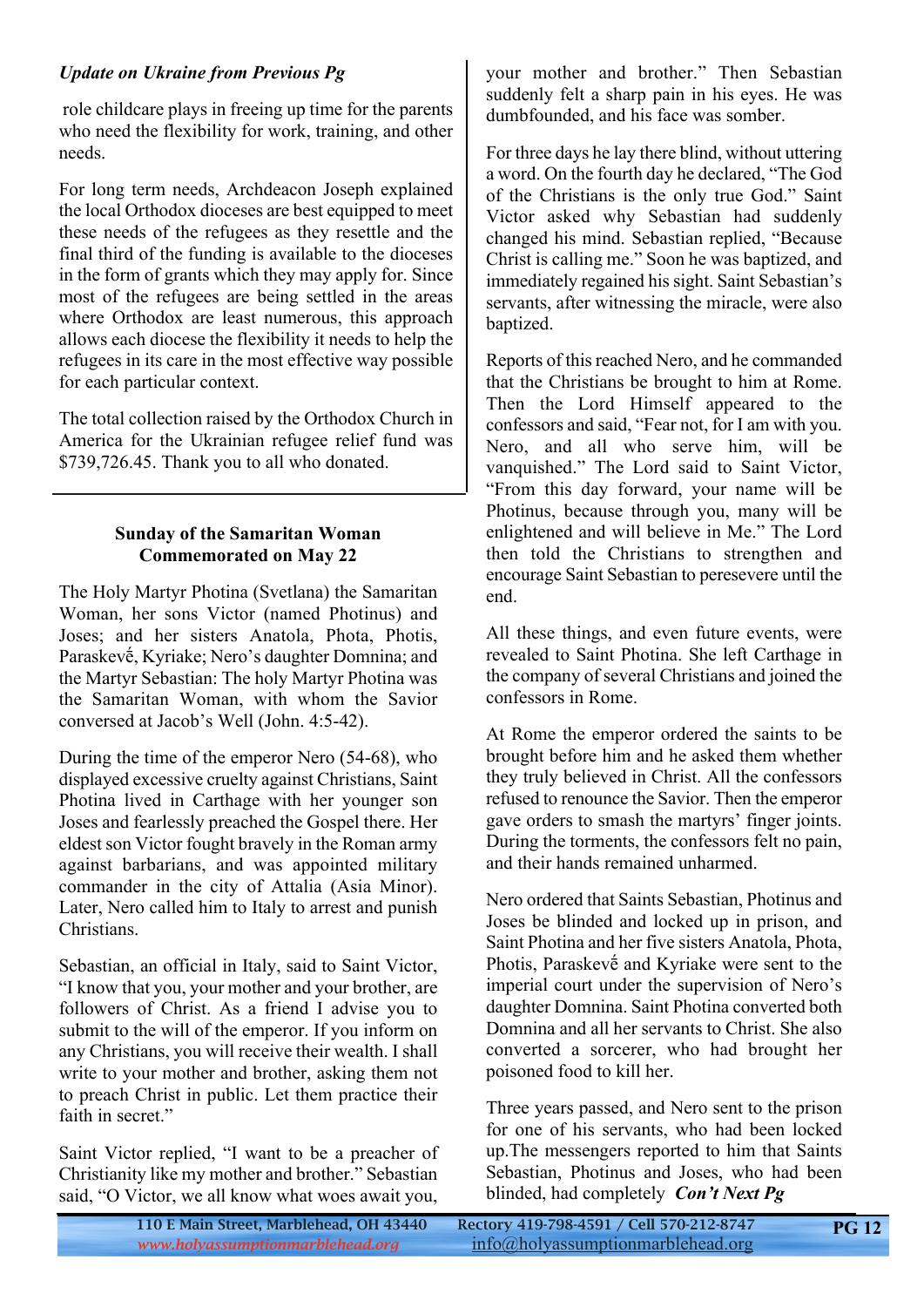#### *Samaritan Woman con't from Previous Pg*

## **Acts 11:19-26, 29-30 (Epistle)**

recovered, and that people were visiting them to hear their preaching, and indeed the whole prison had been transformed into a bright and fragrant place where God was glorified.

Nero then gave orders to crucify the saints, and to beat their naked bodies with straps. On the fourth day the emperor sent servants to see whether the martyrs were still alive. But, approaching the place of the tortures, the servants fell blind. An angel of the Lord freed the martyrs from their crosses and healed them. The saints took pity on the blinded servants, and restored their sight by their prayers to the Lord. Those who were healed came to believe in Christ and were soon baptized.

In an impotent rage Nero gave orders to flay the skin from Saint Photina and to throw the martyr down a well. Sebastian, Photinus and Joses had their legs cut off, and they were thrown to dogs, and then had their skin flayed off. The sisters of Saint Photina also suffered terrible torments. Nero gave orders to cut off their breasts and then to flay their skin. An expert in cruelty, the emperor readied the fiercest execution for Saint Photis: they tied her by the feet to the tops of two bent-over trees. When the ropes were cut the trees sprang upright and tore the martyr apart. The emperor ordered the others beheaded. Saint Photina was removed from the well and locked up in prison for twenty days.

After this Nero had her brought to him and asked if she would now relent and offer sacrifice to the idols. Saint Photina spit in the face of the emperor, and laughing at him, said, "O most impious of the blind, you profligate and stupid man! Do you think me so deluded that I would consent to renounce my Lord Christ and instead offer sacrifice to idols as blind as you?"

Hearing such words, Nero gave orders to again throw the martyr down the well, where she surrendered her soul to God (ca. 66).

On the Greek Calendar, Saint Photina is commemorated on February 26.



Now those who were scattered after the persecution that arose over Stephen traveled as far as Phoenicia, Cyprus, and Antioch, preaching the word to no one but the Jews only. But some of them were men from Cyprus and Cyrene, who, when they had come to Antioch, spoke to the Hellenists, preaching the Lord Jesus. And the hand of the Lord was with them, and a great number believed and turned to the Lord. Then news of these things came to the ears of the church in Jerusalem, and they sent out Barnabas to go as far as Antioch. When he came and had seen the grace of God, he was glad, and encouraged them all that with purpose of heart they should continue with the Lord. For he was a good man, full of the Holy Spirit and of faith. And a great many people were added to the Lord. Then Barnabas departed for Tarsus to seek Saul. And when he had found him, he brought him to Antioch. So it was that for a whole year they assembled with the church and taught a great many people. And the disciples were first called Christians in Antioch. Then the disciples, each according to his ability, determined to send relief to the brethren dwelling in Judea. This they also did, and sent it to the elders by the hands of Barnabas and Saul.

# **May 14: Repose of Metropolitan Leonty**

May 14 marks the anniversary of the repose of Metropolitan Leonty (Turkevich) in 1965. He dedicated nearly 60 years of his life to priestly and episcopal service to the Church in America and was hierarch of the Diocese of the Midwest from 1933- 1950, before his election as Primate of the Orthodox Church in America from 1950 to 1965.

 A memorial service was held at Holy Trinity Cathedral, Chicago, IL, where he served as priest and bishop.

Born in Volhynia on August 8, 1876, and ordained in 1905, Father Leonid Turkevich was appointed rector of the newly opened theological seminary and pastor of Saint Mary Church in Minneapolis, MN by Saint Archbishop Tikhon of the Aleutians and North America in August 1906. On October 27 of the same year, Father Leonid and his wife Anna arrived in Minnesota, where he immediately devoted himself to the formation of the future pastors for the North American flock and shepherding the parish that had been brought into Orthodoxy some 15 years earlier by

*<www.holyassumptionmarblehead.org>* info@holyassumptionmarblehead.org Rector Saint Alexis Totheell 570-212-8747

**PG 13**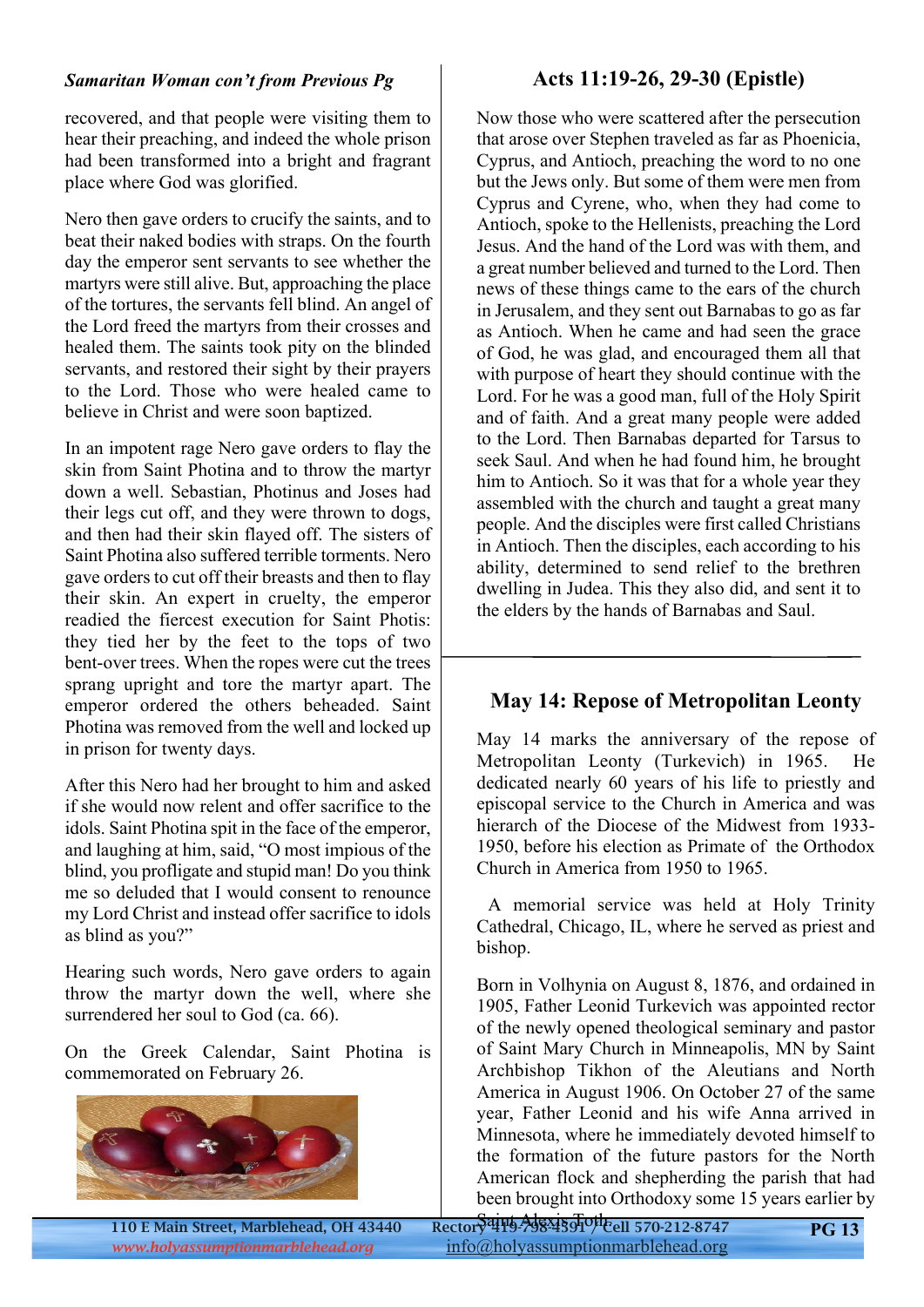## **John 4:5-42 (Gospel)**

So He came to a city of Samaria which is called Sychar, near the plot of ground that Jacob gave to his son Joseph. Now Jacob's well was there. Jesus therefore, being wearied from His journey, sat thus by the well. It was about the sixth hour. A woman of Samaria came to draw water. Jesus said to her, "Give Me a drink." For His disciples had gone away into the city to buy food. Then the woman of Samaria said to Him, "How is it that You, being a Jew, ask a drink from me, a Samaritan woman?" For Jews have no dealings with Samaritans. Jesus answered and said to her, "If you knew the gift of God, and who it is who says to you, 'Give Me a drink,' you would have asked Him, and He would have given you living water." The woman said to Him, "Sir, You have nothing to draw with, and the well is deep. Where then do You get that living water? Are You greater than our father Jacob, who gave us the well, and drank from it himself, as well as his sons and his livestock?" Jesus answered and said to her, "Whoever drinks of this water will thirst again, but whoever drinks of the water that I shall give him will never thirst. But the water that I shall give him will become in him a fountain of water springing up into everlasting life." The woman said to Him, "Sir, give me this water, that I may not thirst, nor come here to draw." Jesus said to her, "Go, call your husband, and come here." The woman answered and said, "I have no husband." Jesus said to her, "You have well said, 'I have no husband,' for you have had five husbands, and the one whom you now have is not your husband; in that you spoke truly." The woman said to Him, "Sir, I perceive that You are a prophet. Our fathers worshiped on this mountain, and you Jews say that in Jerusalem is the place where one ought to worship." Jesus said to her, "Woman, believe Me, the hour is coming when you will neither on this mountain, nor in Jerusalem, worship the Father. You worship what you do not know; we know what we worship, for salvation is of the Jews. But the hour is coming, and now is, when the true worshipers will worship the Father in spirit and truth; for the Father is seeking such to worship Him. God is Spirit, and those who worship Him must worship in spirit and truth." The woman said to Him, "I know that Messiah is coming" (who is called Christ). "When He comes, He will tell us all things." Jesus said to her, "I who speak to you am He." And at this point His disciples came, and they marveled that He talked with a woman; yet no one said, "What do You seek?" or, "Why are You talking with her?" The woman then left her waterpot, went her way into the

city, and said to the men, Come, see a Man who told me all things that I ever did. Could this be the Christ? Then they went out of the city and came to Him. In the meantime His disciples urged Him, saying, "Rabbi, eat." But He said to them, "I have food to eat of which you do not know." Therefore the disciples said to one another, "Has anyone brought Him anything to eat?" Jesus said to them, "My food is to do the will of Him who sent Me, and to finish His work. Do you not say, 'There are still four months and then comes the harvest'? Behold, I say to you, lift up your eyes and look at the fields, for they are already white for harvest! And he who reaps receives wages, and gathers fruit for eternal life, that both he who sows and he who reaps may rejoice together. For in this the saying is true: 'One sows and another reaps.' I sent you to reap that for which you have not labored; others have labored, and you have entered into their labors." And many of the Samaritans of that city believed in Him because of the word of the woman who testified, "He told me all that I ever did." So when the Samaritans had come to Him, they urged Him to stay with them; and He stayed there two days. And many more believed because of His own word. Then they said to the woman, "Now we believe, not because of what you said, for we ourselves have heard Him and we know that this is indeed the Christ, the Savior of the world."

#### *Metropolitan Leonty Con't from previous Pg*

Father Leonid's bright intellect and strong ecclesiastical erudition, molded by his upbringing in a priestly family and schooling at the Kyiv Theological Academy, quickly brought him to the forefront of North American clergy. As one of Saint Tikhon's closest advisors, he was elected chairman of the First All-American Sobor (Council), held in Mayfield, PA in 1907. At this and subsequent councils, his leadership guided the continuing formulation of the Church's ongoing missionary vision in North America.

When the seminary was relocated to Tenafly, NJ in 1912, Father Leonid moved east, continuing his work at the seminary and eventually succeeding Saint Alexander Hotovitzky as dean of New York City's Saint Nicholas Cathedral and editor of the American Orthodox Messenger, the Church's official periodical.

Father Leonid was one of two priests selected to join Archbishop Evdokim in representing the North American Diocese at the *Con't Next Pg*